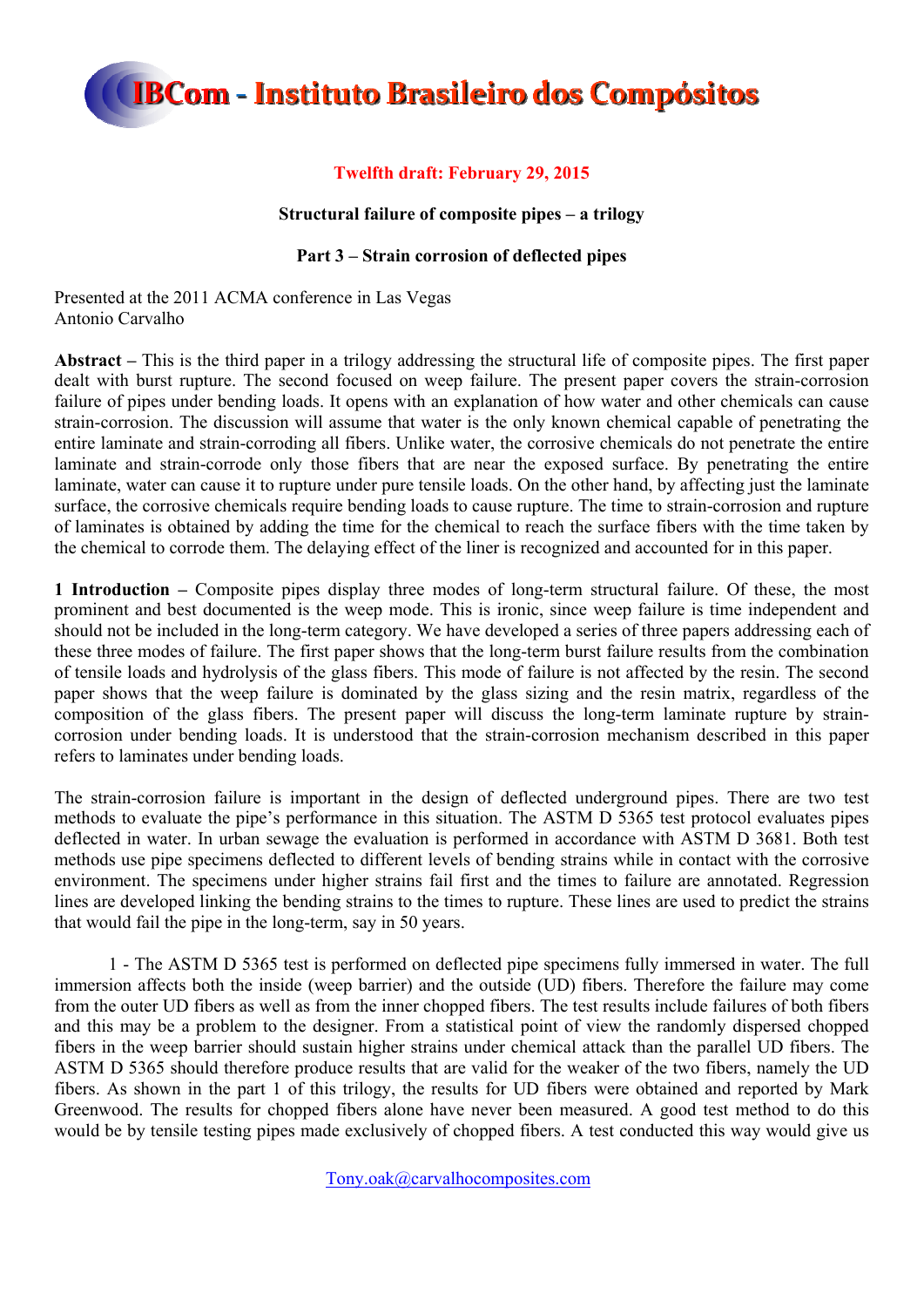the RDB (Rupture Design Basis, see the first paper of this trilogy) for the chopped fibers in the weep barrier. In the absence of such data, this paper will assume for the RDB of chopped fibers the same value obtained from the "uncertain" ASTM D 5365 test protocol. The extrapolated long-term strain (RDB for chopped fibers) from this test is known in the industry as Sb.

2 - The ASTM D 3681 test is conducted on deflected pipes in a 5% solution of sulfuric acid. The test solution is placed inside the pipe, in direct contact with the liner. The placement of the corrosive solution inside the pipe assures that only the chopped fibers in the weep barrier are affected. The UD fibers are not affected by the acid. The acid solution simulates the strain-corrosion effect of acidic urban sewages in the weep barrier. The long-term rupture strain from this test is called "Corrosion Design Basis", or CDB, in analogy with the "Hydrostatic Design Basis", or HDB. It is referred to in the industry as Sc.

**2 Strain-corrosion in pipe context –** The engineer should be aware of four instances of strain-corrosion in composites pipes. They are:

- *Strain-corrosion of the liner.* This type of strain-corrosion, known in the literature as environmental stress cracking, occurs in resin-rich liners that are placed under tensile strain in corrosive chemicals. This type of strain-corrosion affects only the resin in the liner and does not rupture the pipe. The environmental stress cracking will not be discussed in this paper.
- *Strain-corrosion of the UD structural plies.* Water is the only known chemical that can penetrate and strain-corrode the UD glass fibers in the structural plies. This type of strain-corrosion controls the longterm burst life of the pipes. We refer to this long-term strength as the Rupture Design Basis, or RDB. The tests to measure the RDB were performed by Mark Greenwood on UD rods and are discussed in the part 1 of this trilogy.
- *Strain-corrosion of the chopped fibers in the weep barrier.* This is caused by acid (or other chemical) that somehow penetrates the liner and reach the weep barrier of deflected pipes. For rupture to occur, the pipe wall must be under bending strains. The time to rupture in this case is obtained by adding the time taken by the chemical to traverse the liner, with the time to corrode the chopped fibers. We refer to the long-term strength of the pipe in this situation as the Corrosion Design Basis, or CDB. The CDB is determined per ASTM D 3681.
- *Strain-corrosion of the outer pipe plies*. This is caused by water, since the corrosive chemicals do not reach the outer plies. This type of strain-corrosion takes place in deflected underground pipes that have the outside surface in contact with moisture in the soil. The usual situation is for the outside surface to be comprised of UD fibers, with the chopped fibers confined in the inner weep barrier. The straincorrosion by water on the outer UD fibers was measured by Mark Greenwood, as we have seen in the part 1 of this trilogy. The strain-corrosion of the inner weep barrier in water probably will never be measured, since the UD plies are expected to fail sooner. Anyway, the ASTM D 5365 fully immerses the test specimens in water, allegedly to measure the strain-corrosion capability of both the outer surface and the inner weep barrier. The results from this test are known in the industry as Sb. The Sb is a mixture of UD and chopped fiber failures. Its significance is not relevant.

The present paper will address the strain-corrosion rupture that occurs in pipes deflected and exposed to a 5,0% solution of sulfuric acid. The time to rupture is a function of the bending strain, the glass composition and the toughness of the resin in the corrosion barrier. This paper will show that the time to rupture is obtained by adding the time taken for the acid to corrode the glass fibers with the time it takes to get across the resin-rich liner.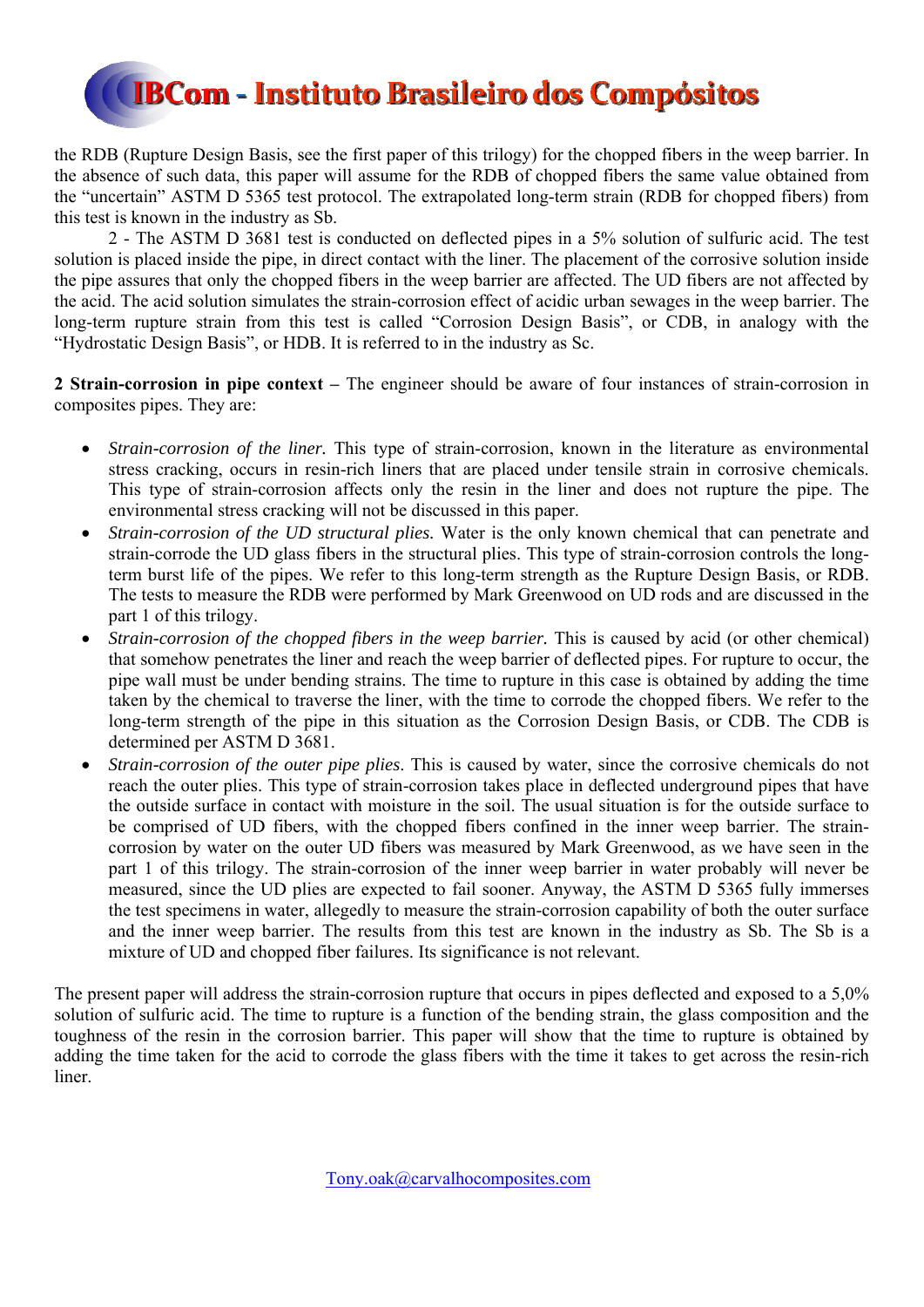**3 Two types of chemicals –** The study of the durability of composite equipment (pipes included) in aggressive chemicals can be greatly simplified by grouping the chemicals in two categories. This section will put the aggressive chemicals in proper perspective.

- **Penetrating chemicals.** The penetrating chemicals are those that pervade the whole laminate and reach all plies. Water is the most notorious and important penetrating chemical. In fact, as discussed in the part 1 of this trilogy, the long-term burst rupture of pipes under tensile loads is determined by the water that penetrates the whole laminate and strain-corrodes the glass fibers.
- **Non-penetrating chemicals.** The non-penetrating chemicals do not go very deep into the laminate and have their effect limited to the plies next to the surface. Most aggressive products found in industrial applications fall in this category. These products are able to deteriorate the corrosion barrier (weep barrier) of the equipment and affect the service life. However, if the deteriorated barrier is removed and replaced, the aggressive chemicals will not reach the structural plies and therefore will not affect the structural life. The regular replacement of deteriorated corrosion barriers is a common procedure in large diameter composites pipes and tanks. As a rule, if proper maintenance is performed, the chemical products have no effect on the structural life of the composite. However, there is one situation in which the chemical products do affect the structural life. The next section will show that this situation occurs in pipes under bending loads.

In the vast majority of the applications, the structural plies of composite equipment are protected by sacrificial resin-rich liners and corrosion barriers. The sacrificial barriers delay the penetration of the corrosive chemicals and significantly increase the structural life of the composite. This reasoning is valid only for equipment under tensile, compressive or shear loads. It is not valid for equipment under bending loads. What makes bending loads so special? This is a topic for discussion in the next pages.

**4 Strain-corrosion under bending loads –** We open the discussion by recognizing that the long-term straincorrosion rupture, like any rupture in composites, is related to deterioration of the fibers. All glass fibers are susceptible to attack by water, by acid and by alkali. This attack is not uniform. Rather, since some spots are more susceptible to attack than others, the fibers develop a few local micro cracks, that open under tensile strains and expose fresh material. The localized corrosion grows the crack and eventually ruptures the tensioned fiber. This process is called strain-corrosion, since it combines tensile strains and corrosion. The corrosion process locally weakens the fiber and the tensile strain exposes fresh material to chemical attack. The straincorrosion process is capable of growing cracks under static loads. This statement is so fundamental that we repeat it, for emphasis.

*The strain-corrosion process causes crack growth under static loads. The crack growing process under static loads is unique to strain-corrosion. The relevance of this statement is highlighted by the rule that cracks grow only under cyclic loads, never under static loads.* 

Strain-corrosion is a chemically accelerated process of crack growth in the presence of tensile static strains. It applies to all homogeneous materials like metals, resins and glass fibers. There are many examples of straincorrosion of composites in industrial applications. The strain-corrosion of resin-rich liners is known as environmental stress cracking, which are recognized by the cracked "dry mud" appearance of the corroded surface. In this paper we will not deal with this type of "mud crack" strain-corrosion. Rather, we will focus our attention on the strain-corrosion process that causes long-term rupture of the composite.

To clarify the concept, we consider a thought experiment in which bare (not resin coated) glass fibers are subjected to equal tensile strains (a) in air, (b) immersed in water and (c) immersed in acid. The bare fibers are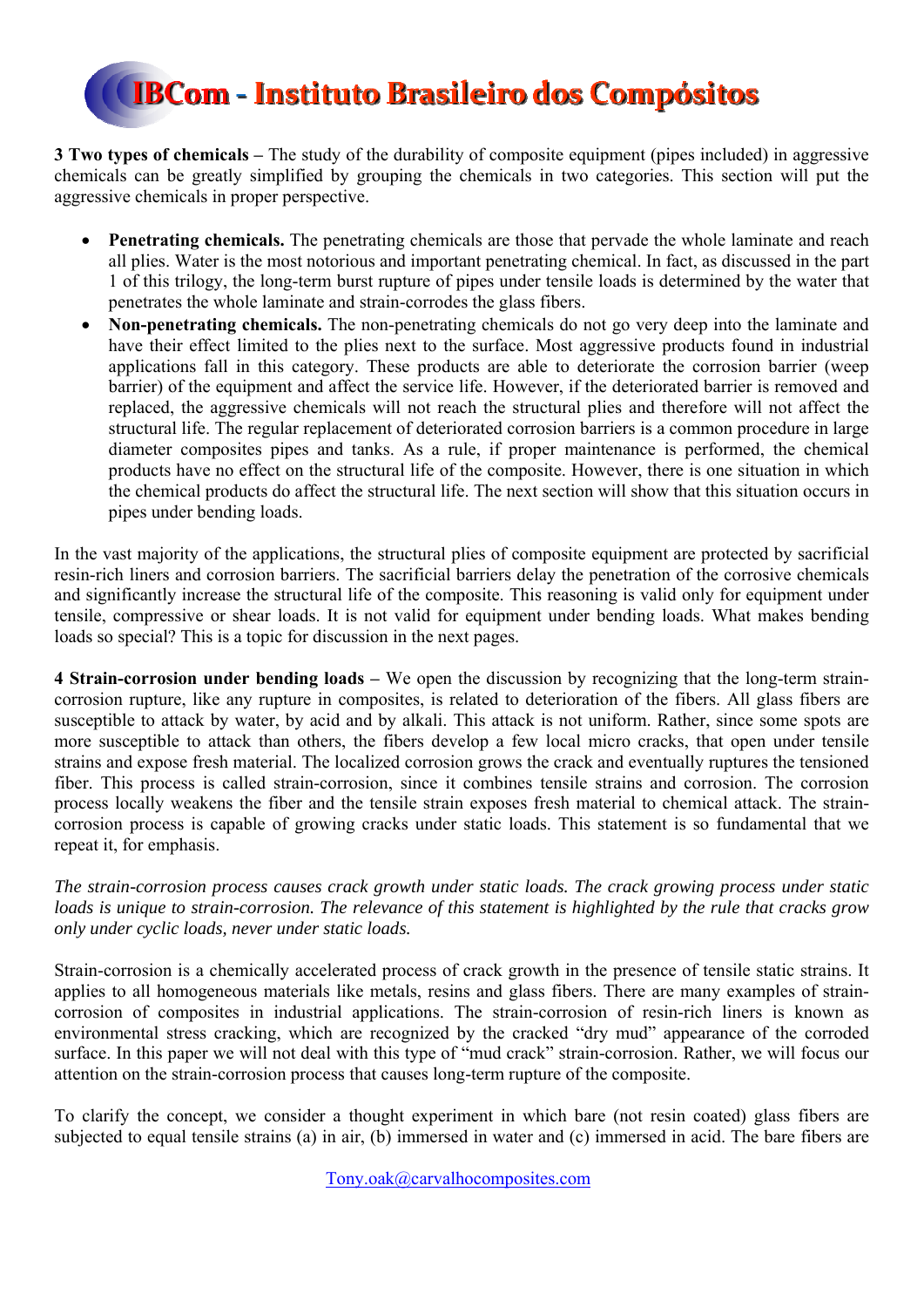

not embedded in resin and make full contact with the air, the water and the acid. The times to fiber rupture in this experiment depend on the environment.

In air the time to rupture is very long.

.

- In acid the time to rupture is very short.
- In water the time to rupture falls in between.

We next perform the same experiment with the fibers coated with resin, as they are in laminates. The resin coat produces different results.

- In air, the time to rupture the coated fiber is the same as that of the bare fiber. This is obvious and requires no explanation.
- In water, the time to rupture of the coated fiber is the same as that of the bare fiber. This indicates that water can easily penetrate the resin coat and reach the embedded glass. The resin coat provides no protection from water
- In acid, the time to rupture of the coated fiber is much longer than that of the bare fiber. This indicates that the resin coat around the fiber delays the acid penetration.



5190E 10min 2\*50ml .1%HF, 2hr 5%HCl @ 80C, dry 2hr @ 60C

*Figure 1* 

*Spontaneous cracks from corrosion of E glass exposed for 2 hours to 5% HCl @ 60C. The open cracks indicate the existence of residual surface tensile strains. (Courtesy Owens Corning)* 

Figure 1 shows bare glass fibers that have been immersed for 2 hours in a 5% solution of HCl at 60C. The fibers were simply immersed in the acid, with no externally applied tensile load. The open cracks that are observed indicate the existence of residual tensile strains on the surface of the fiber. These residual tensile strains come from the fiber forming process and explain the strain corrosion in glass fibers in the absence of externally applied loads. The spontaneous cracking of the glass fibers is identical to the environmental stress cracking that is observed in resin liners.

<sup>5460</sup>E, 5min .1%HF, 2hr 5%HCl @ 80C, dry 2hr @ 60C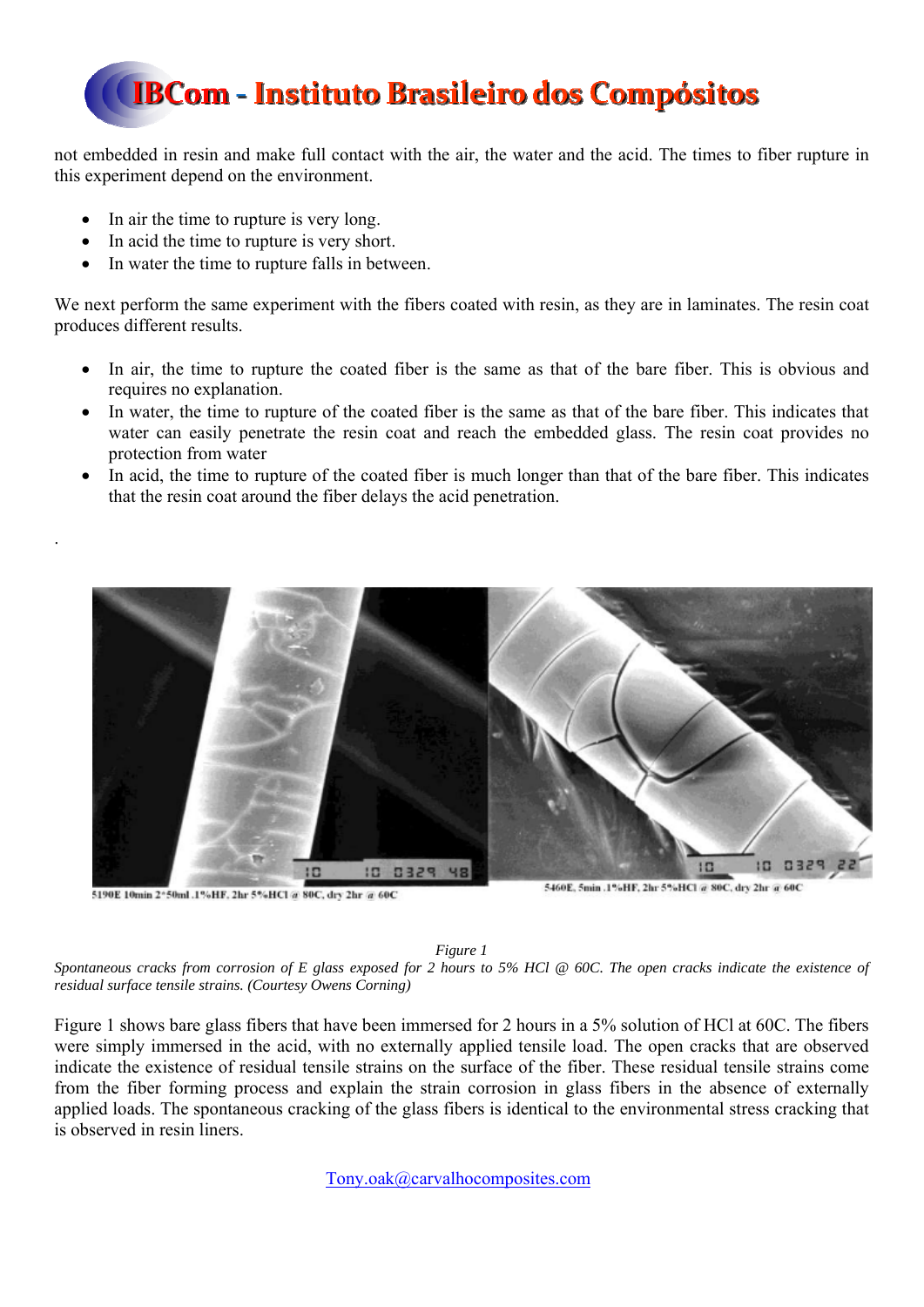

We are assuming that water is the only chemical that can reach the fibers in the structural plies. Chemical species other than water do not penetrate deep enough to affect the structural plies. If this is so, we may conclude that the strain-corrosion rupture process is restricted to water, as discussed in the part 1 of this trilogy. The strain-corrosion phenomenon should never be detected in pipes carrying chemicals. This is a very powerful argument. So, given this argument, why bother with strain-corrosion?

The above argument holds for composites under pure tensile, pure compressive or pure shear strains. Under such strains the deterioration by the chemical advances very slowly from the surface plies of the laminate. The plies that are penetrated by the chemical are deteriorated and "lose" structural capability. They can be considered as structurally "lost" and can be discounted as a contributor to the laminate strength. This "loss" of surface plies is usually misinterpreted as loss of mechanical properties. In fact, the aggressive chemical incapacitates only the part of the laminate that is penetrated, while leaving the rest intact. The structural plies that are not penetrated keep their pristine condition. What we have here is a "loss" of surface plies – or loss of thickness if you will – not a loss of mechanical properties.

We repeat that the above argument holds for tensile, compressive and shear loads. Things are different for bending loads. The difference between tensile and bending loads is explained in figure 2. The upper part of figure 2 shows that a composite under tensile load displays a minor increase in tensile strain as a result of the "loss" of surface plies. This is so because the tensile load is uniformly distributed on the entire laminate cross section. If left to itself, this process goes on until eventually the corrosion barrier is penetrated and the structural laminate itself is deteriorated until the laminate ruptures. This is in keeping with the results reported by Mark Greenwood, in which UD rods that were tensile tested in acid or in cement extract suffered premature failure, not because of strain-corrosion, but because of "loss" of the original structural cross section of the rods. For details, see ref. 2.

The lower part of figure 2 shows the laminate under a bending load. The bending moment is carried mostly by the extreme fibers, i.e., by the fibers that are near the surface. Under such conditions, the rupture of the extreme fibers propagates fast and leads to a sudden failure. It can be shown mathematically (see any book on fracture mechanics) that the strain intensity factor for bending loads is significantly higher than that for tensile loads. The fast growing bending strains accelerate the strain-corrosion process, leading to a fast localized rupture. This phenomenon occurs only under bending loads. It does not occur under tensile loads.

We have just seen that strain-corrosion rupture occurs only in laminates under bending tensile strains. This condition can be found in the inner plies of (a) knuckle areas of vertical storage tanks, (b) under the saddle supports of above ground pipes or (c) in the crown/invert of underground pipes.

The strain-corrosion rupture from water in pipes under internal pressure should not be confused with the straincorrosion rupture from chemicals in laminates under bending strains. Although the phenomenon is governed by the same mechanism in both cases, the rupture failure caused by water in pressurized pipes is a purely tensile situation that does not involve bending.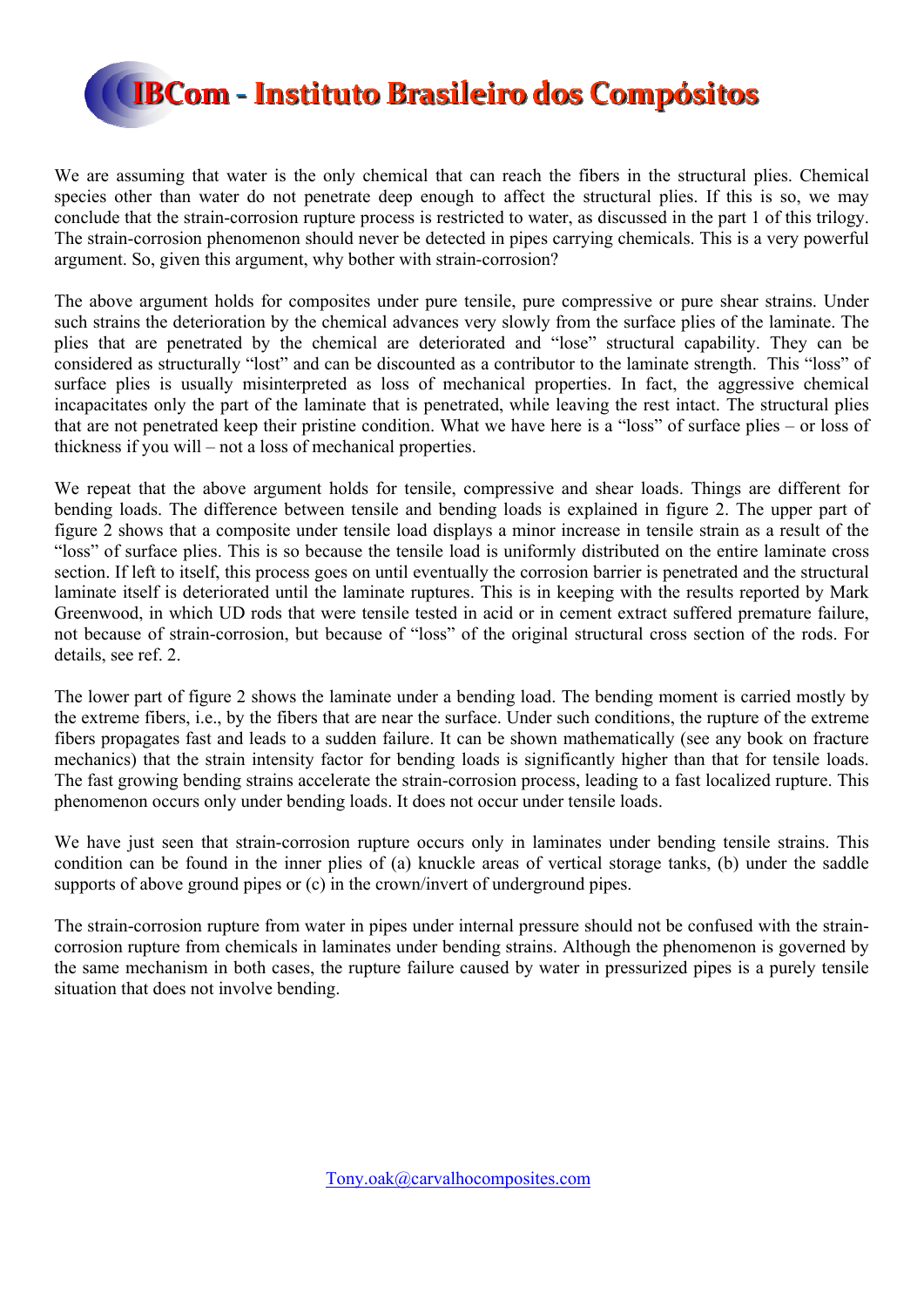



*Figure 2* 

*The tensile loads are uniformly carried by all fibers. By contrast, the bending loads are carried mostly by the extreme fibers. This idea*  is central to the understanding of strain-corrosion. A mathematical explanation for this can be found in any book on fracture *mechanics.* 

Figure 3 shows a pipe that failed by strain-corrosion. The pipe carried a solution of acidic chlorine in a pulp bleaching plant. The chlorine is a strong oxidizer that corrodes the resin with little or no effect on the glass fibers. Unlike the acid, that corrodes the glass fibers with little effect on the resin. The pipe from figure 3 was supported on a rigid steel frame and operated in a deflected condition caused by the vertical compression from the rigid steel frame below and the weight of other pipes above. The vertical deflection generated bending tensile strains in the inner layer at the pipe invert. The tensile bending strain, combined with the attack by the chlorine and the acidic carried inside, set the stage for the strain-corrosion process. The process evolved like this.

- 1. The liner in the inner invert ply was subjected to bending tensile strains. This is a requirement for straincorrosion.
- 2. The chlorine strain-corroded the resin in the liner and caused it to crack. This cracking known as environmental stress cracking – allowed the rapid ingress of the acid.
- 3. The cracked liner exposed the fibers to the acid. The corrosion from the acid combined with the high stress intensity factor at the pipe invert promoted the fast crack growth that failed the pipe. The crack grew from the inside of the pipe, moving out from the inner to the outer surface.

The failed surface shows a neat, smooth fracture in the pipe wall, which is typical of strain-corrosion. It also shows that the intact liner (where not cracked by the acid) was hardly penetrated by the environment. The liner cracked only on the pipe invert, where it was strain-corroded. The cracked liner allowed the ingress of the acid only along the pipe invert. This is exactly where the high bending tensile strains are. This is one of the best examples of strain-corrosion that I have seen.

**5 Strain-corrosion tests on pipes–** The strain-corrosion tests measure the hoop bending strain that leads to long-term rupture. We refer to this long-term rupture hoop strain as CDB, for Corrosion Design Basis. The CDB is also referred to as Sc.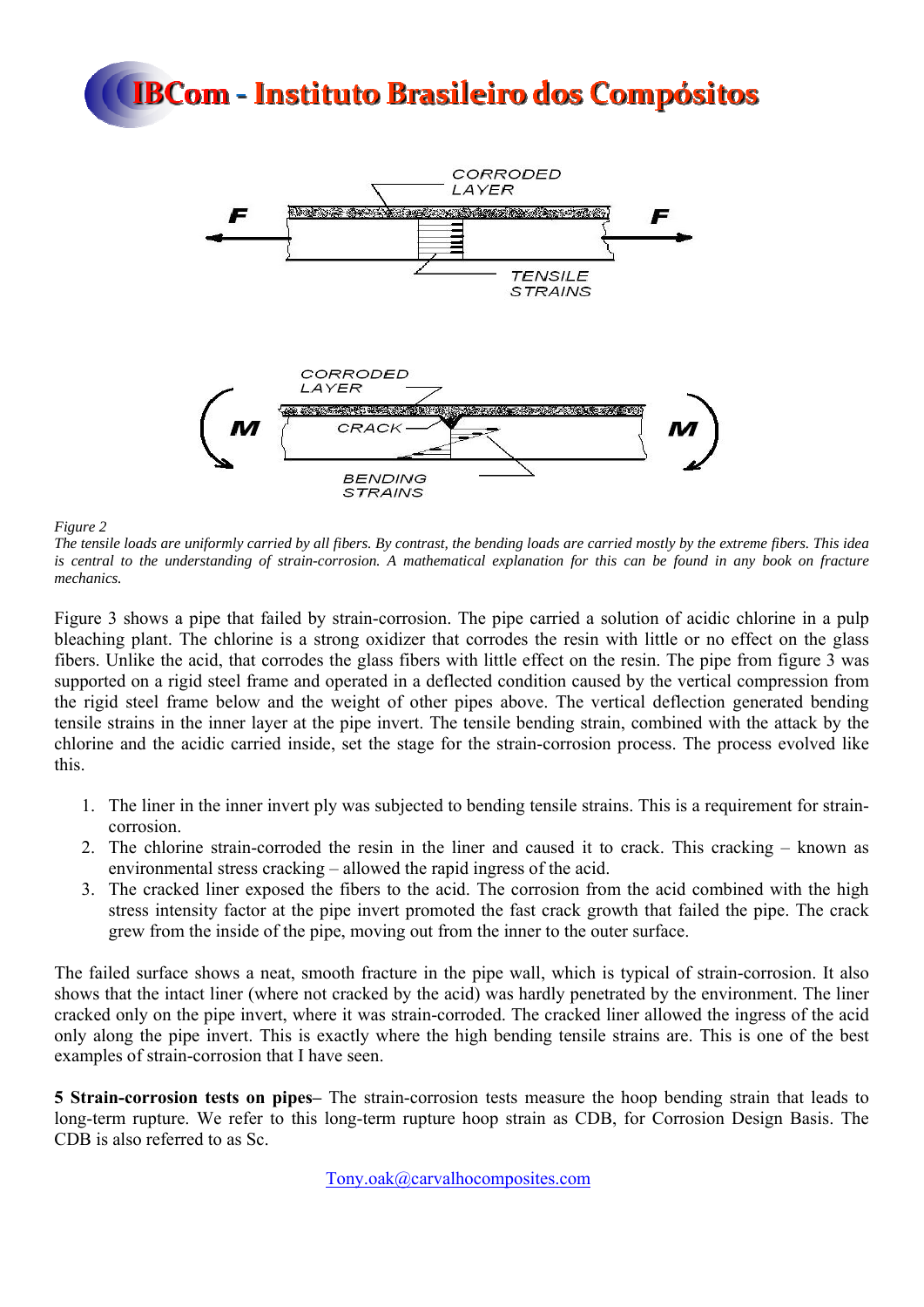

The test protocols currently used to measure the CDB are described in ASTM D 5365 (water) and in ASTM D 3681 (5% sulfuric acid). Both methods require a minimum of 18 pipe specimens subjected to different bending strains while in contact with the corrosive medium. The strains and the corresponding times to failure are annotated to generate a regression line that is extrapolated to predict the 50 years CDB.



#### *Figure 3*

*Showing the strain corroded invert of a pipe that operated deflected by vertical compressive loads while carrying an acidic solution. The strain-corrosion process typically ruptures the composite along a neat and well defined smooth surface, instead of the jagged and splintered surface typical of other modes of rupture. Notice that the liner away from the pipe invert was hardly affected by the environment. The crack initiated and progressed from the inside of the pipe.* 

Equation (1) shows the regression line that is obtained. The Greek letter " $C$ " denotes the sustained hoop bending strain that ruptures the pipe by strain-corrosion in the time "t". The intercept A is related to the hoop short-term elongation at break of the pipe and the slope G measures the rate of attack by the chemical. The slope G depends on the operating temperature and on the chemical resistance of the glass fibers.

 $\log \varepsilon = A - G \log t$  (1)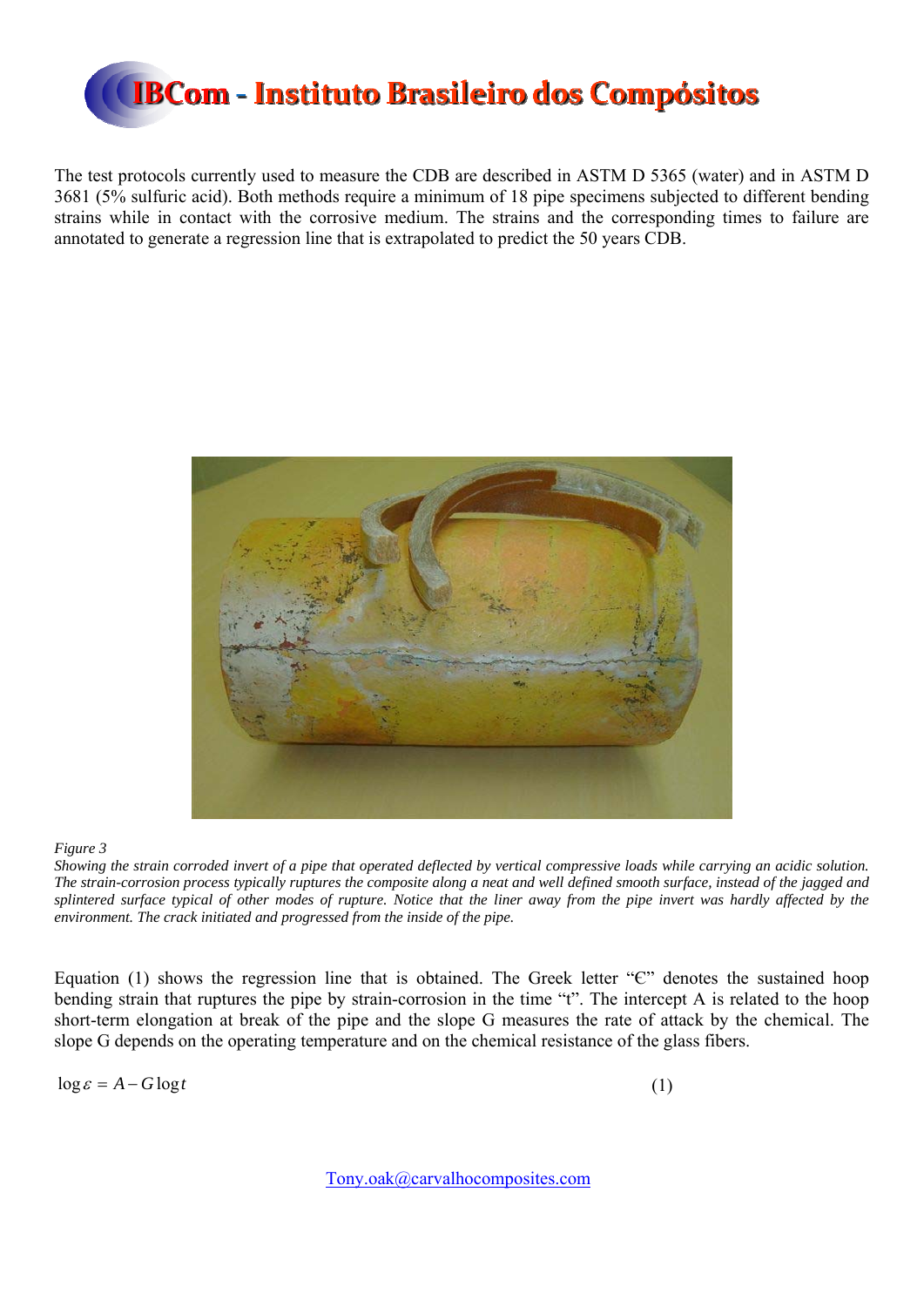Table 1 shows typical values of A and G for commercial sanitation pipes tested in water and in 5% sulfuric acid. The values of A have been adjusted to give the elongation in % when the time is expressed in hours.

| $\log \varepsilon = A - G \log t$                               |       |       | Strain extrapolated<br>to 50 years |
|-----------------------------------------------------------------|-------|-------|------------------------------------|
| Sanitation pipes in 5% $H_2SO_4$ ( <i>a</i> ) 25°C (ASTM D3681) | 0.220 | 0.071 | $0.66\%$                           |
| Sanitation pipes in water $\omega$ 25°C (ASTM D5365)            | 0.334 | 0.039 | $.30\%$                            |

*Table 1* 

*Strain corrosion parameters and the 50 years extrapolated strain for typical sanitation pipes. The values of A have been adjusted for elongations expressed in % and failure times in hours. (Courtesy Amiantit)* 

The regression equations corresponding to the parameters in table 1 are:

| $\log \varepsilon = 0.220 - 0.071 \log t$ | (For pipes in 5% $H_2SO_4$ ) | (2) |
|-------------------------------------------|------------------------------|-----|
| $\log \varepsilon = 0.334 - 0.039 \log t$ | (For pipes in water)         | (3) |

The above equations are plotted in figure 4. As expected, sulfuric acid is far more aggressive than water. For a failure time of 50 years, the pipe can handle a hoop bending strain of 1.30% in water and just 0.66% in acid. Figure 4 shows that the short-term rupture strains are approximately the same in water as in acid as they should. We will return to these equations later.

The next section will show how to predict the strain-corrosion time of commercial pipes from the properties of the glass and the resin in the corrosion barrier.



#### CDB - Strain corrosion of sanitation pipes

*Figure 4*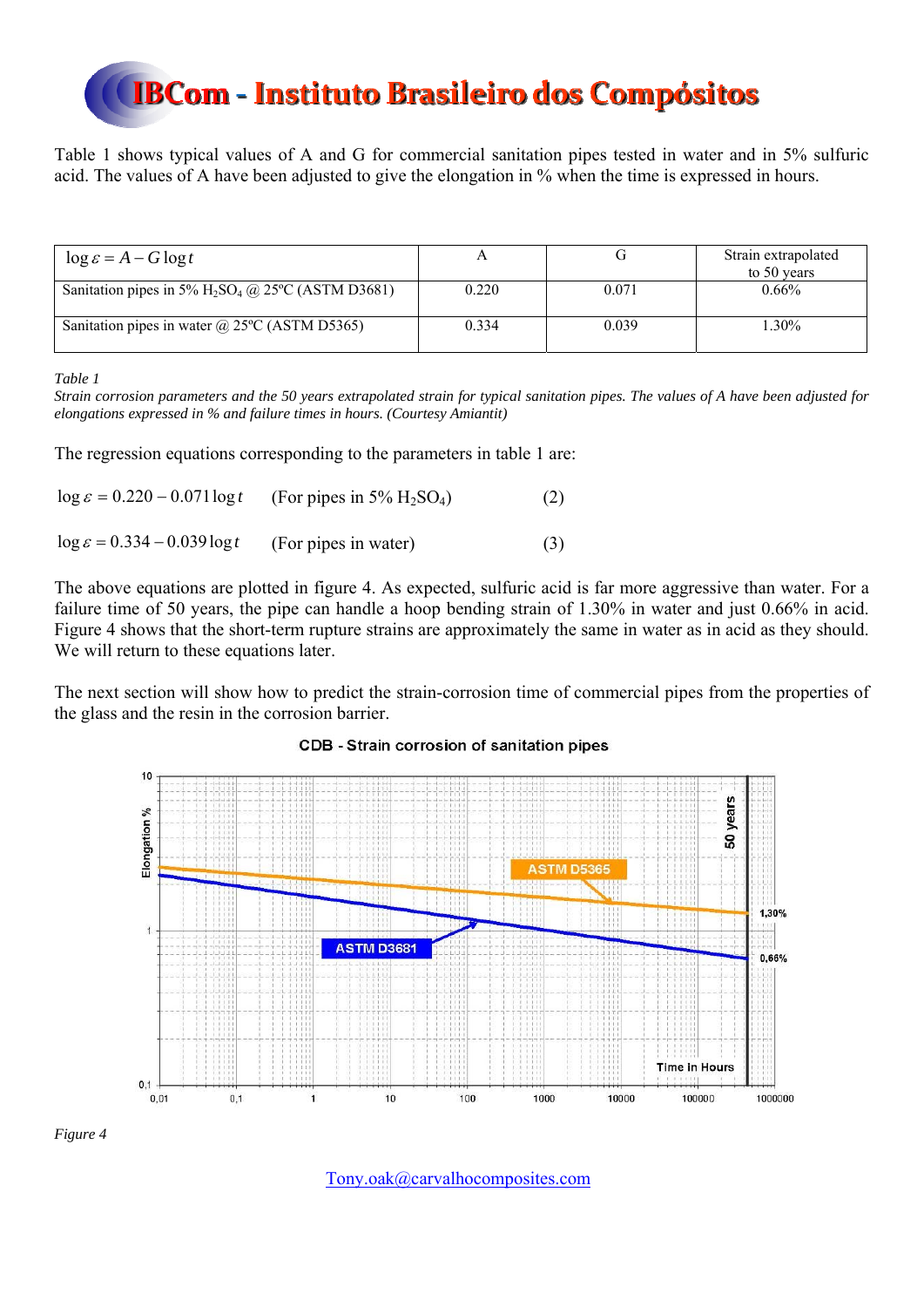

*Strain corrosion lines for sanitation pipes in water (ASTM D 5365) and in 5% sulfuric acid (ASTM D3681).*

**6 Predicting the strain-corrosion times** – The strain-corrosion behavior of commercial pipes is controlled by the chemical resistance of the resin in the liner, by the toughness of the resin in the corrosion barrier and by the composition of the glass in the corrosion barrier. This section attempts to estimate the strain-corrosion rupture time for commercial pipes. Our approach takes into account the time taken by the chemical to (a) reach the fibers and (b) to destroy the fibers.

The reader is reminded that the discussion that follows is applicable to pipes that have a weep barrier of chopped glass, like those that are used in chemical processes and in sanitation. The oil pipes, that do not have such a corrosion barrier, are not discussed. To rupture a pipe by strain-corrosion the aggressive ions or molecules must diffuse through the liner and reach the glass fibers in the corrosion barrier. Therefore, the time to strain-corrode the pipe is obtained by adding the travel time through the liner + the time to strain corrode the chopped fibers in the corrosion barrier.

Did the reader understand this? Probably not, so we will say it again in different words. The argument is like follows.

The strain-corrosion rupture of commercial pipes occurs when the fibers in the corrosion/weep barrier are degraded and ruptured. The rupture time is obtained by adding the time that the chemical takes to traverse the liner + the time that it takes to corrode the fibers in the corrosion barrier. This is summarized in the following equation.

 $[rupture-time] = [penetration-time] + [corrosion time]$  (4)

The prediction of the rupture time is complicated by the penetration time, i.e., the time taken by the chemical to traverse the resin-rich liner. Before doing any harm to the fibers in the corrosion/weep barrier, the chemical must first travel through the liner. This can happen in three ways.

*6.1 – Travel by diffusion through the liner.* This situation occurs in chemicals that do not attack the resin. The time to strain-corrosion rupture in this case is

| tıme                                                                                | time | to | time | (4A) |
|-------------------------------------------------------------------------------------|------|----|------|------|
| $\vert$ strain – corrosion rupture $\vert$ chemical diffusion $\vert$ corrode glass |      |    |      |      |

Let us first say a few words about the time to diffusion of the chemical. The diffusion of chemicals in composites is a very slow process. To my knowledge nothing is known about the diffusion times of chemicals in resin castings, except maybe in the cases of water and a few solvents. It is a pity that little is known about the diffusion times. The only information available regarding the diffusion times of chemicals in composites is that "they are very long".

In equation (4A), the time to corrode the glass is measured on plies of chopped glass exposed without the protection from a liner. Such corrosion times have been measured and reported in two papers. The first, by Hogg (ref 3), reported the corrosion times in pipes made of E chopped fibers deflected in acidic environment. The second, by Stefanie Romhild and Gunnar Bergman (ref 4), reported the corrosion times of bare chopped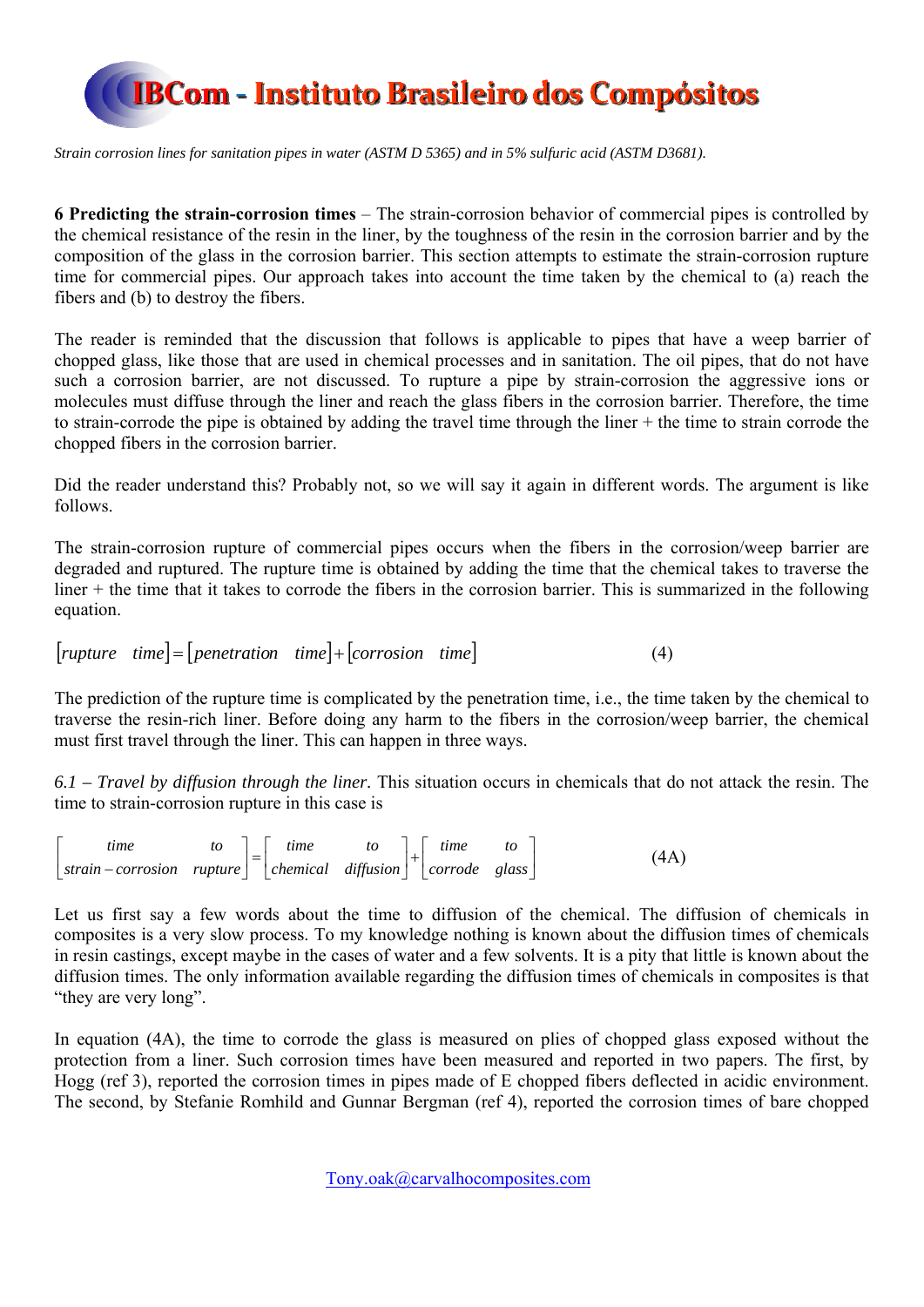fibers in flat laminates (not pipes) immersed in acid. In both cases the test laminates were made exclusively with plies of chopped glass, *i.e.*, plies not protected by resin-rich liners.

It is unfortunate that none of the above authors have published their regression lines. This is understandable since their objectives were to compare different resins and glasses, not to quantify the strain-corrosion problem. The equations that follow have been adapted by the author from the crude graphs published by Hogg, Romhild and Bergman.

| $\log \varepsilon = 0.231 - 0.090 \log t$ | (Hogg's line for E glass)             | (5) |
|-------------------------------------------|---------------------------------------|-----|
| $\log \varepsilon = 0.306 - 0.111 \log t$ | (Bergman's line for E glass)          | (6) |
| $\log \varepsilon = 0.264 - 0.062 \log t$ | (Bergman's line for boron-free glass) | (7) |
| $\log \varepsilon = 0.277 - 0.017 \log t$ | (Bergman's line for AR glass)         | (8) |

The above equations are shown plotted side by side in figure 5. They estimate the times to strain-corrode different types of chopped glass in acid. The reader is again reminded that these equations are poor representations of reality, as they have been derived by the author from crude graphs published by the sources.

The times to strain-corrosion rupture are obtained by adding the travel times with the predictions from these equations, as shown in equation (4A). It is unfortunate that at the present time equation (4A) cannot be used. because the travel times are not known.



#### **Strain Corrosion of Bare Chopped Ply**

*Figure 5 Strain-corrosion lines of bare (no liner) plies of chopped glass in acid.*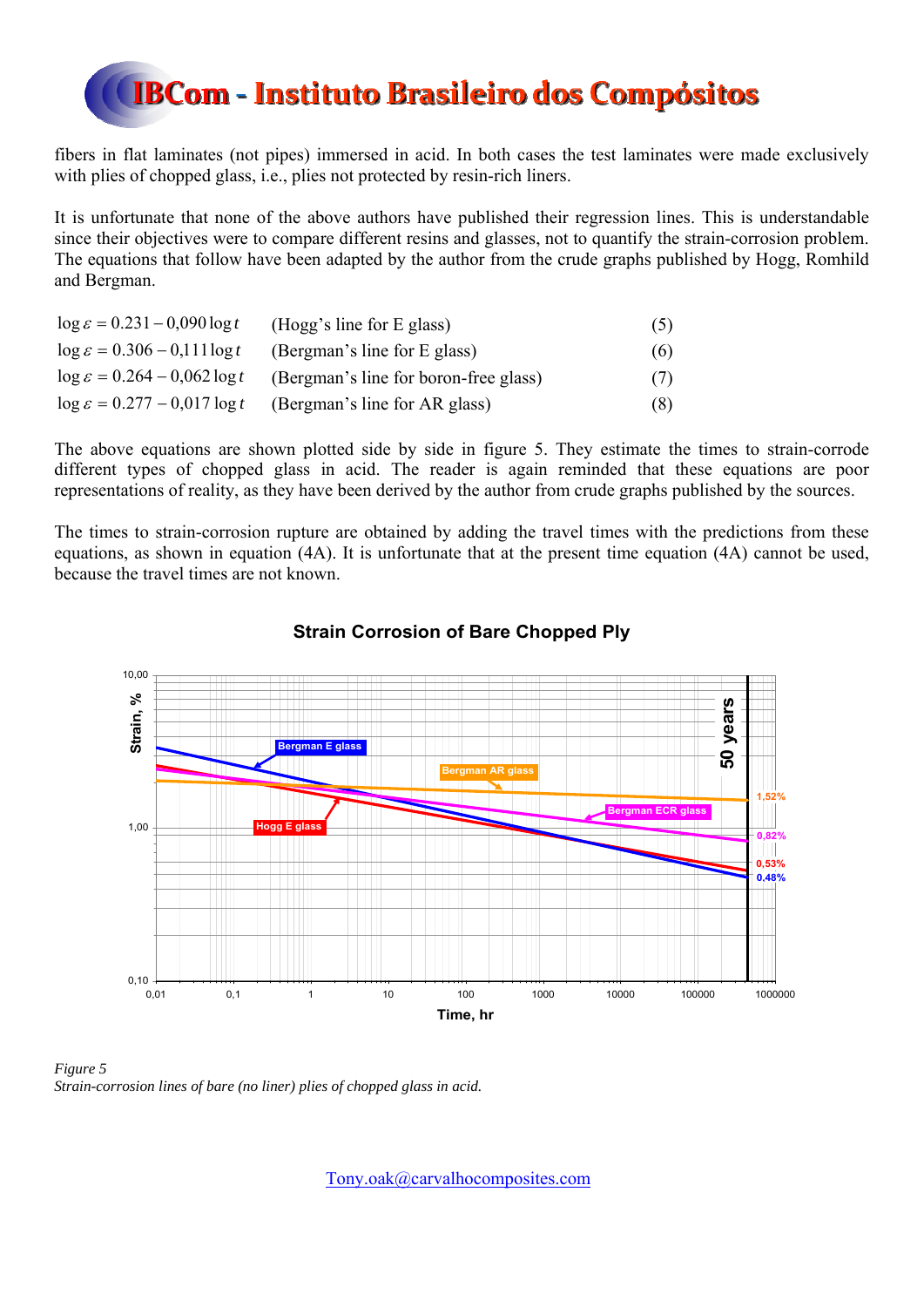We have just seen that the resin-rich liner delays the strain-corrosion process when the pipe is exposed to chemicals that attack the glass without attacking the resin. The delaying effect from the liner can be very high in such cases. In some cases the delay time may be so long as to give the impression that the strain-corrosion process is altogether non-existent. See ref. 5.

*6.2 – Travel by corrosion of the resin-rich liner.* This situation occurs in chemicals that attack the resin. The time to strain-corrosion rupture in this case is

  $\overline{\phantom{a}}$  $\begin{vmatrix} time & to \\ overode & class \end{vmatrix}$ L  $\left| + \right|$  $\frac{1}{2}$  $\begin{vmatrix} time & to \\ overode & linear \end{vmatrix}$ L  $\frac{1}{2}$  $\begin{vmatrix}\n \text{time} & \text{to} \\
\text{strain} & \text{correction} & \text{wurture}\n \end{vmatrix}$ L  $\mathbf{r}$  $-$ *corrosion* rupture | corrode liner | corrode glass *time to corrode liner time to strain corrosion rupture time to* (9)

The time to strain-corrode the liner may be too short in such situations. In some cases the attack on the liner is so fast that the time to corrode it can be ignored. This is a very sobering statement, meaning that resin-rich liners are not to be trusted in strain-corrosion situations where the environment attacks the resin. If we ignore the time to strain corrode the liner the rupture time equation (9) becomes

| tıme                                          |  | time | (9A) |
|-----------------------------------------------|--|------|------|
| $ strain-corrosion11 = 1$ $ corrode2 1 1 = 1$ |  |      |      |

This is the case of the pipe shown in figure 3, in which the chlorine attacked the resin-rich liner and exposed the fibers in the corrosion barrier to a direct acid attack.

Equation (9A) indicates that the time to strain-corrosion rupture may be very short in environments containing chemicals that destroy the resin and are very aggressive to the glass fibers. This problem can be solved by using carbon fibers in the corrosion barrier. See ref. 9.

*6.3 – Travel by infiltration through cracked liners*. This situation occurs in composites that have suffered high impact loads or have been subjected to tensile strains above the infiltration threshold. Infiltration is a fast process which, unlike diffusion, carries the aggressive chemical to the corrosion barrier in a very short time. The infiltration is facilitated by voids and cracks in the liner. Cracked and defective liners can be very detrimental to pipes under bending loads and subject to strain-corrosion. For best performance the weep/corrosion barrier should operate below the infiltration threshold, as explained in the second paper (weep failure) of this trilogy.

The following discussion is very interesting. The strain-corrosion rupture times of commercial pipes is measured as indicated in ASTM D3681 (in acid) and ASTM D5365 (in water). To shorten the test times, the pipe specimens are tested above the threshold weep strain and most certainly are severely cracked. This is the same as taking the penetration time equal to zero. The regression lines developed in these tests, from specimens with cracked liners, produce very conservative results that are not representative of the real conditions under which the pipes operate. This is an undisputed fact that is recognized by almost everyone. Nevertheless, the test results from these test methods are still used in design.

**7 – Limiting cases –** The rupture time from strain-corrosion can be estimated by equations (4A), (9A) and (2). Equation (4A) is valid for chemicals that do not attack the resin and reach the glass by diffusion. This is the least severe of all strain-corrosion situations. Equation (9A) represents the case where the liner is attacked by the chemical and is possibly the most severe case of strain-corrosion. Equation (2) was obtained by testing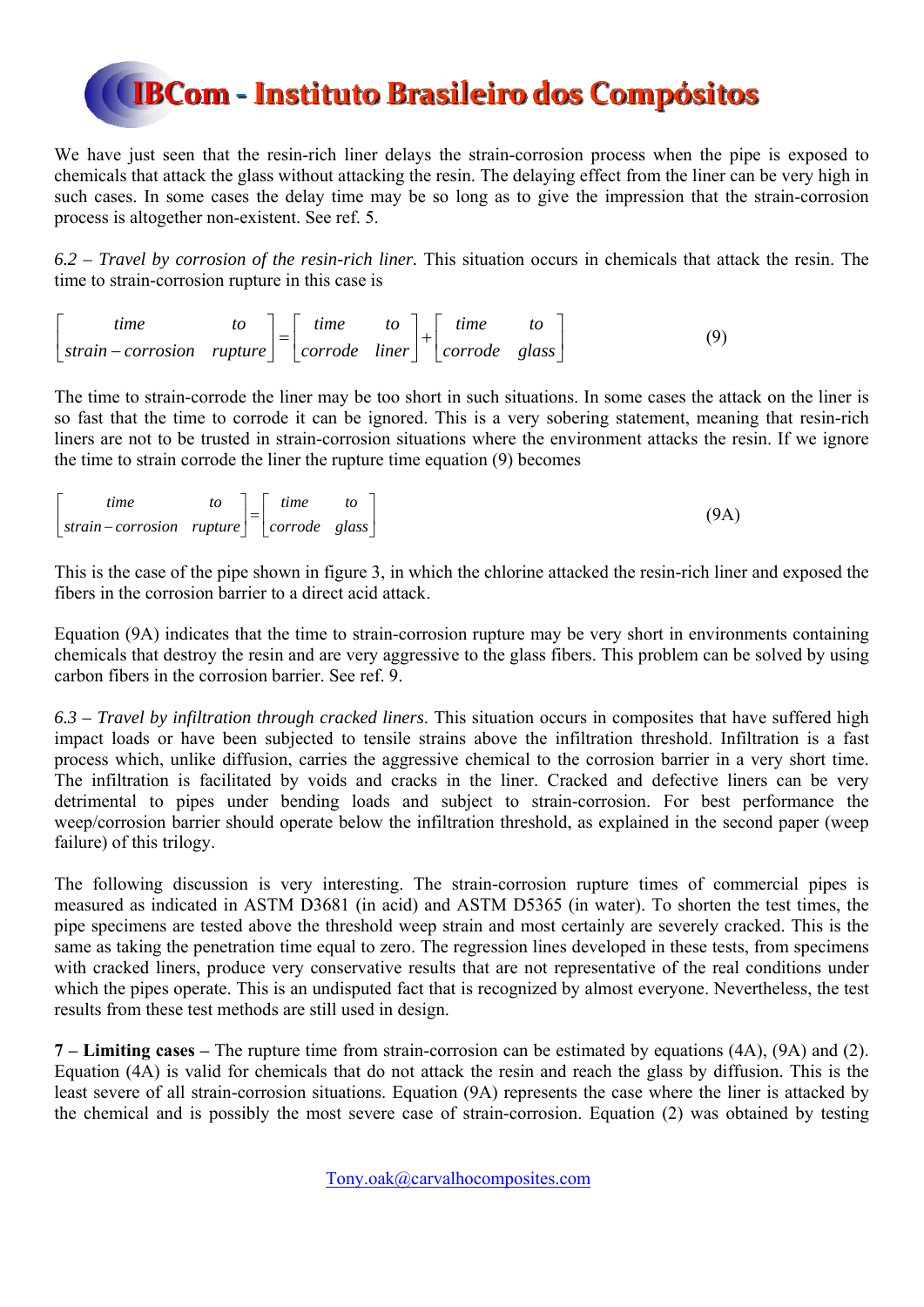specimens with cracked liners, as in ASTM D 3681. The results from this equation are too conservative and not representative of pipe performance.

From equation (4A) we can derive two scenarios for applications where the chemicals do not attack the resin in the liner:

*6.1 – Sewer transmission.* The sulfuric acid solutions found in urban sewers are too diluted and do not harm the resin. Furthermore, since this acid is very slow in diffusing through the resin, the liner gives excellent protection to the fibers. The long diffusion time of the sulfuric acid through the liner gives these pipes very long lives, regardless of the type of glass in the corrosion barrier. For further details, see ref. 5.

*6.2 – Water transmission.* The short diffusion time of water is not a problem, since water is not overly aggressive to the underlying glass fibers. This is confirmed by the high values of the 50 years Sb in water, which are 0.92% for UD fibers and 1.30% for chopped fibers. These values are way above the operating strains (0.35%) and assure the durability of the pipe way beyond the limit of 50 years. There are many examples of pipes that have been carrying water and urban sewage for years with no reported case of strain-corrosion failure.

From equation (9A) we conclude that the environments that attack the resin in the liner may be very dangerous. We advise in such cases that the liner be prevented from cracking by using the split liner technology. And in those situations where the environment is extremely aggressive to the fibers we recommend the split liner technology combined with carbon fibers. This extreme situation may be found in underground pipes carrying industrial wastes. For details see ref. 9.

**8 – Conclusion –** We have presented arguments indicating that the strain-corrosion process occurs in composites under bending loads while immersed in corrosive chemicals. Our discussions led to equations to predict the durability of composites under strain-corrosion.

Biography: Antonio Carvalho is an engineer with 40 years dedicated to composites. Past experience includes 30 years with Owens Corning and 15 years as a consultant. For direct communication please contact tony.hdb@gmail.com

References:

1 – A new method to predict the service life of corrosion barriers, by Carlos Marques and Antonio Carvalho, in ACMA Composites conference and trade show, 2006, St Louis.

2 – Pultruded composites durability: A key value, by Mark Greenwood, in CFA (now ACMA) Composites Conference, 2001.

3 – Stress Corrosion of GRP, by P. J. Hogg, J.N. Price and D. Hull, in the 39<sup>th</sup> Conference of the SPI, 1984

4 – Corrosion resistance of glass fiber materials – A crucial property for reliability and durability of FRP structures aggressive environments. By Stefanie Romhild and Gunnar Bergman, in NACE Corrosion 2004, paper 04612.

5 – Chemical resistance of GRP pipes measured over 30 years. By Hogni Jonsson in Munich, march 2009.

6 – Effect of internal stress on corrosion behavior of glass fibers, by A. Schmiermann, M. Gehde and G. W. Ehrestein in the  $44<sup>th</sup>$  Conference of the SPI, 1989

7 – Fatigue behavior of fiber-resin composites, by F. Mandel, in Developments in Reinforced Plastics, vol. 2, edited by G. Prichard, Applied Sciences Publisher.

8 – The unified equation. Antonio Carvalho. Unpublished

9 – Compósitos para uso industrial. Antonio Carvalho. Published by Almaco.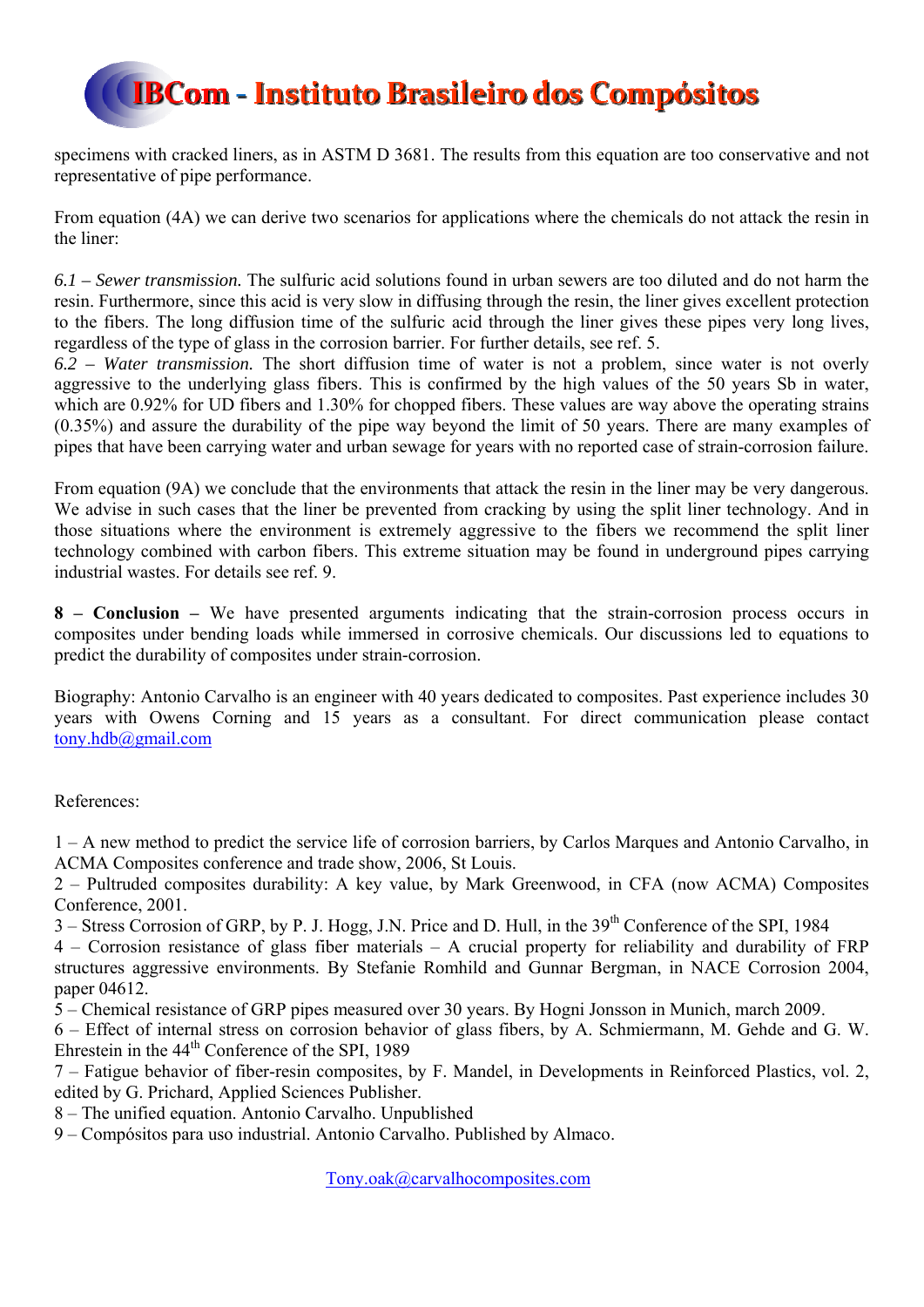

#### **Appendix A**

**Threshold strain –** As indicated in the part 2 of this trilogy, there is a tensile strain under which the resin cracks do not coalesce to allow the passage of water. This is the threshold weep strain. Pipes operating under this threshold do not weep. The concept of threshold strain is valid for weeping. The questions that we ask are:

Is there a threshold strain for strain-corrosion? Is there a strain under which the pipes never fail by strain-corrosion?

Hogni Jonsson has recently (ref 5) published data which strongly supports the existence of a threshold strain for strain-corrosion. His findings, shown in figure A1, report data collected over a period of 30 years from pipes deflected in 5% sulfuric acid. The data show the strain-corrosion line flattening out and turning horizontal, as predicted by the concept of threshold strain. This amazing data apparently validate the concept of threshold strain for strain-corrosion rupture.

The flattening of the regression line reported by Hogni can be explained by equation (4A), since dilute solutions of sulfuric acid do not attack the resin. If the test strains are below the threshold weep strain, the liner will not crack and diffusion is the only possible way for the acid to reach the fibers. The diffusion time for sulfuric acid is very long and the regression line gives the impression of turning horizontal.

Figure A1 suggests the existence of a threshold strain for strain-corrosion. However, this is a false indication, since the diffusion process remains active and eventually the sulfuric acid will penetrate the liner, reach the weep/corrosion barrier and rupture the pipe. There is no threshold strain for strain-corrosion. The long diffusion times of some chemicals (like sulfuric acid) may bend the regression line and give the false impression of a threshold strain.



*Figure A1*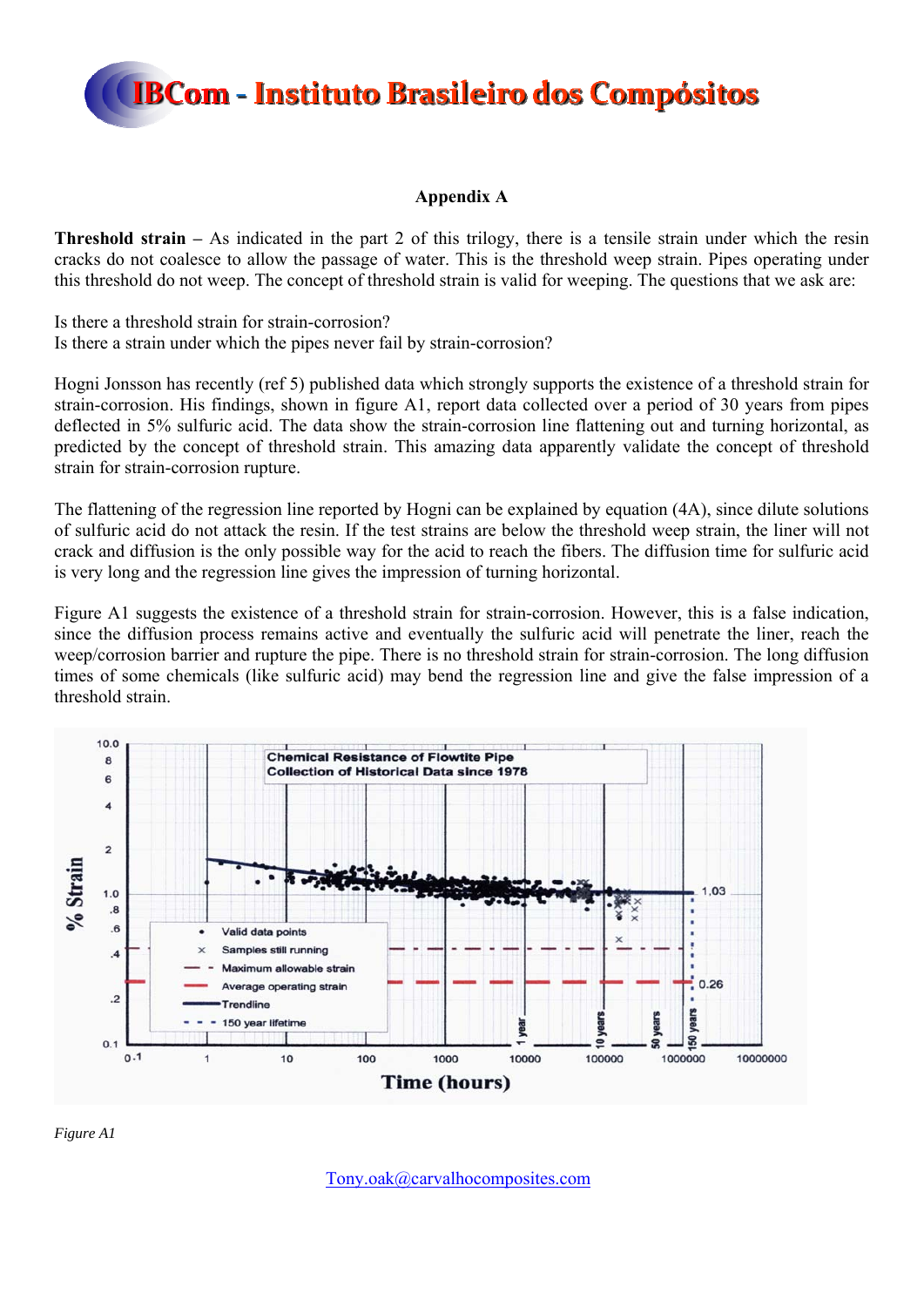

*The long-term strain-corrosion tests of composite pipes in sulfuric acid shows a flattening of the regression line. This, however, is not proof of a threshold strain for strain-corrosion. (Courtesy Amiantit).* 

#### **Appendix B**

**Cyclic strain corrosion –** The discussions presented in this paper are applicable to static loads. The extension of the strain corrosion concept to cyclic loads is very simple and can be summarized in the following statement:

*Cyclic tensile loads do not cause strain corrosion.* 

This interesting statement is well explained by the unified equation proposed in ref. 8. The unified equation resolves the strain wave in a static and a cyclic component as shown in figure 10 and represented in the following equations.

 $(\varepsilon)_{static} = \varepsilon = \frac{\int_{0} \varepsilon(t)}{2}$ *T*  $\int_{\mathcal{E}}^{T} (t) dt$  $_{static} = \varepsilon = \frac{\int_0^2 \varepsilon}{\sqrt{\frac{\varepsilon}{c}}}$  $\mathcal{E}_{static} = \mathcal{E} = \frac{V}{T}$  (Static component)  $(\varepsilon)_{cyclic} = \Delta \varepsilon = \varepsilon_{max} - \varepsilon_{min}$  (Cyclic component)

Where  $\epsilon_{\text{max}}$  and  $\epsilon_{\text{min}}$  are the extreme values taken by the tensile strain and T is the period of the cyclic strain wave.



*Figure 10 – The strain wave. The strain corrosion phenomenon is defined only for tensile bending strains. Compressive strains do not cause strain corrosion.* 

The time to rupture by strain-corrosion is affected only by the static component of the strain wave. The cyclic component causes fatigue rupture, but do not cause strain-corrosion.

Mandell (ref 7) mentions a very interesting example of strain-corrosion associated with cyclic fatigue. The application consists in composite UD rods used as high voltage insulators in electrical transmission lines. The